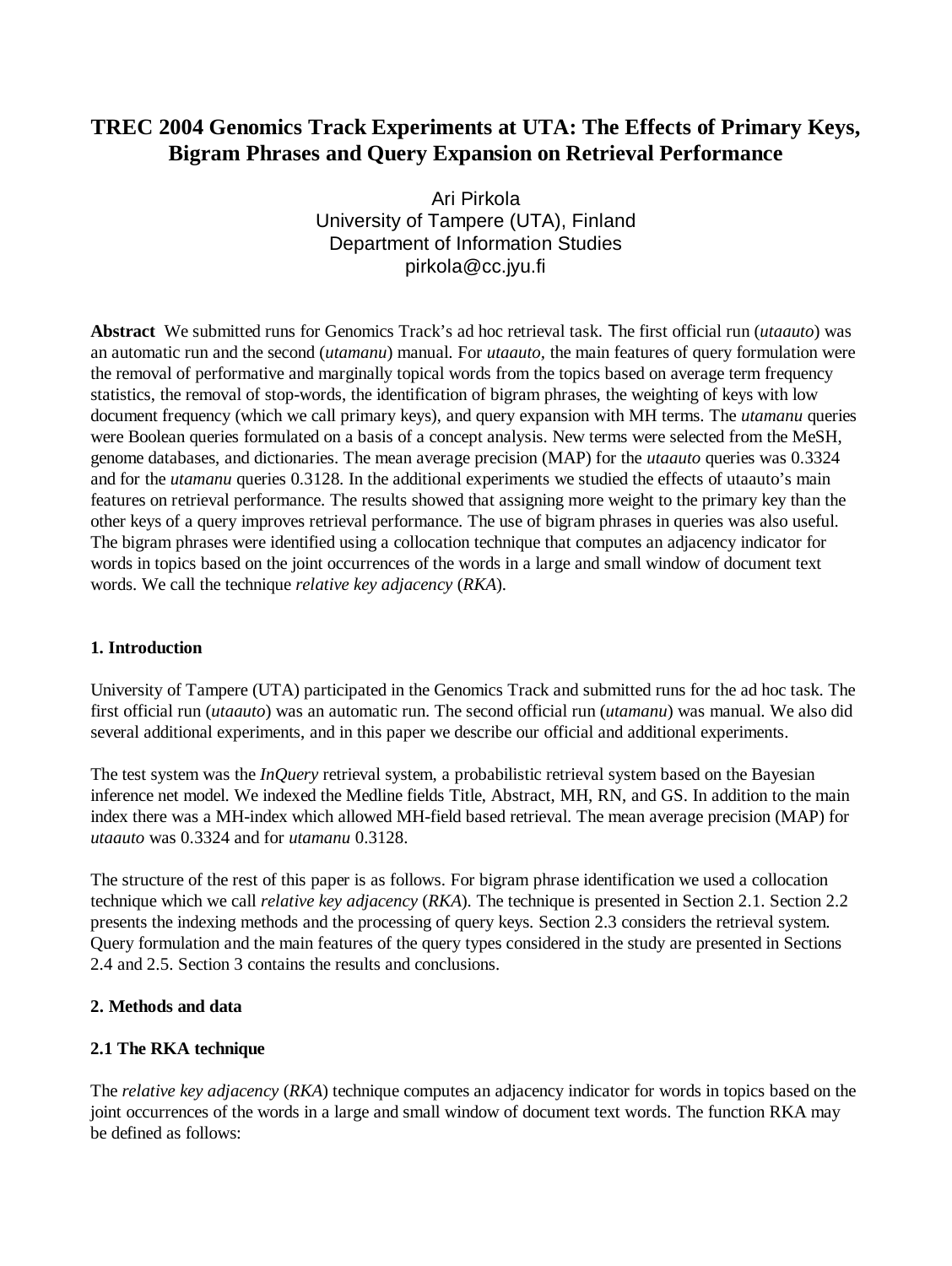Let *l* and *k* denote two keys of a topic. Let *windocs*(*N, l, k*) denote the number of documents where the key *l* co-occurs with the key *k* in a text window of *N* words. The function RKA(*N, l, k*) gives the *relative key adjacency* for the keys *l* and *k.*

 $RKA(N, l, k) = window(s(2*N, l, k) / window(s(N, l, k))$ 

The more there are documents where *l* and *k* co-occur in a smaller window the more closely the keys are related with one another. On the other hand, the more there are documents where *l* and *k* only co-occur in a larger window the more distantly the keys are related.

In this study, RKA was computed for all two consecutive keys (bigrams) in the topics. The value of the parameter N was set at 10. Thus, we used the windows of 10 and 20 words in determining the RKA values.

Table 1 shows RKA values for the bigrams in the Need field of the Topic # 02 (*Find protocols for generating transgenic mice*). RKAs were computed in the Genomics Track's collection. After the removal of performative words and stop-words, and after word normalization, the words *protocol*, *generate*, *transgenic* and *mice* were kept in the query, and RKAs were computed for the bigrams *protocol generate*, *generate transgenic*, and *transgenic mice*.

| Bigram $(l, k)$     | RKA(10, l, k) |
|---------------------|---------------|
| protocol generate   | 1.77          |
| generate transgenic | 1.22          |
| transgenic mice     | 1 01          |
|                     |               |

**Table 1**. RKA values for the words of the Topic # 02.

As shown in Table 1 the RKA of the bigram *transgenic mice* is 1.01. The low value indicates that the words *transgenic* and *mice* are closely related to each other. Generally the values of 1.00-1.15 are typical of fixed phrases. As can be seen the bigrams *protocol generate* and *generate transgenic* give higher RKAs.

The benefits of the RKA technique is that it is simple and easy to integrate in retrieval systems. We implemented the RKA program based on the number of documents retrieved by the proximity operators of #uw10 and #uw20. (For InQuery's operators see Section 2.3.)

### **2.2 Indexing and query keys**

We used the following approaches and techniques in indexing and for query keys:

- Genomics Track's test collection for the ad hoc task was a subset of the Medline collection. Each record consists of several fields. We indexed the fields TI (title), AB (abstract), MH (MeSH headings), RN (Registry Number), and GS (Gene Symbol)
- Letters were normalized to lower case.
- Query keys and the words of documents were normalized using the morphological analyzer *Kstem*, which is part of InQuery.
- Only letters (a-z) and numbers (0-9) were indexed. Hyphens and other characters in strings than letters and numbers were replaced by a space, and were not searchable.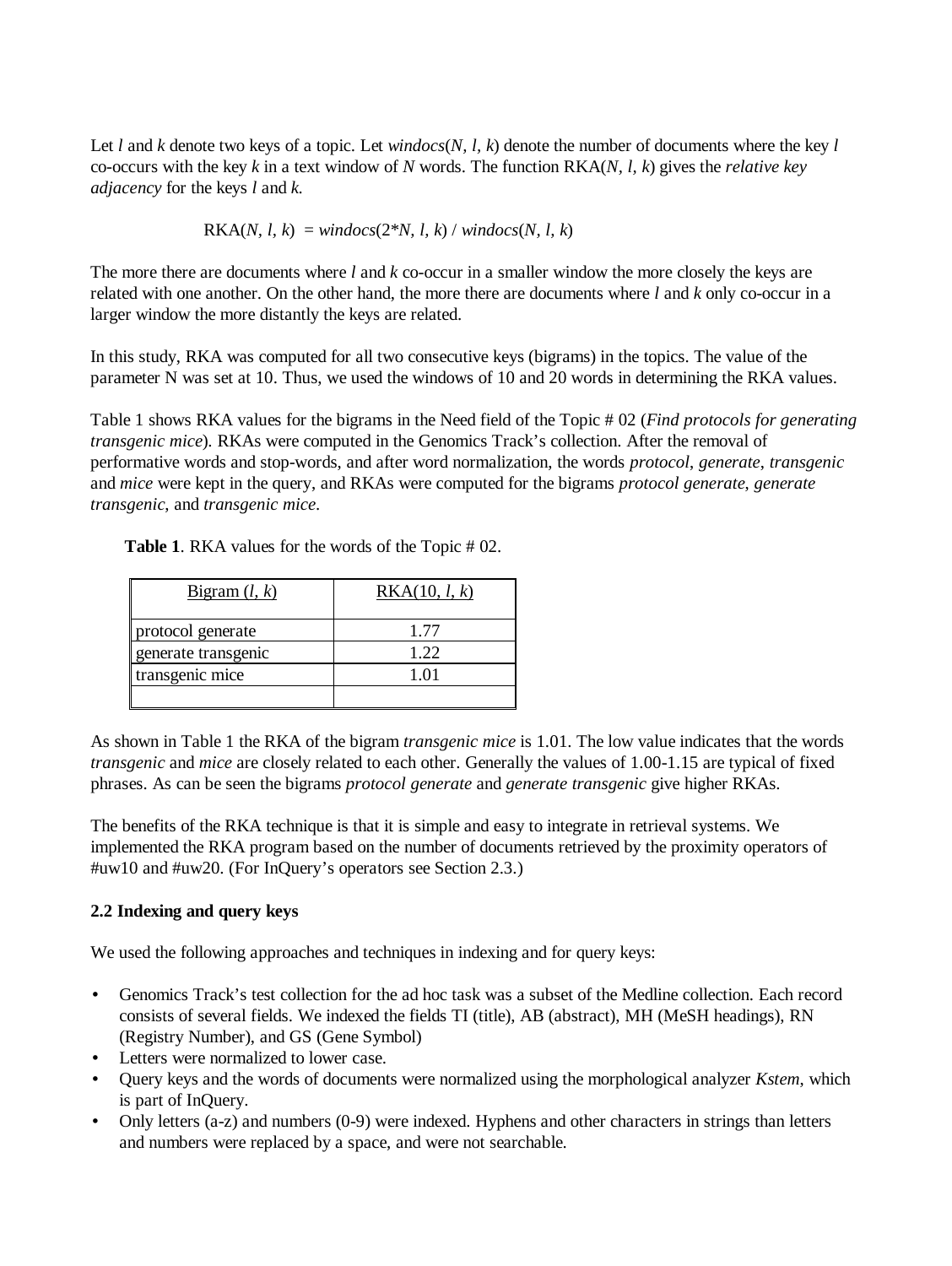• Strings containing both letters and numbers were decomposed into separate alphabetical and numerical strings. For example, the string *Gis4* was converted into *gis 4*. In searching the decomposed strings were combined by means of a proximity operator. For the strings *gis 4* the proximity statement was as *#od3(gis 4).*

# **2.3 Retrieval system and query operators**

The test system was the *InQuery* retrieval system (Allan et al., 2000; Larkey et al., 2005). InQuery is a probabilistic retrieval system based on the Bayesian inference net model. It provides a variety of query operators, including the Boolean conjunction operator *#band* which formed the basis of our official runs. For the #band-operator all its argument keys must occur in a document in order for the operator to contribute to the weight computed for that document. Otherwise #band contributes to the document score like the *#and*operator. The weight of the #and-operator is computed as the product of the weights of its arguments.

Most *utaauto* queries contained one (sometimes more) dominating key. We call the dominating keys *primary keys*. The primary keys were determined on a basis of keys' document frequencies (Section 2.4). The primary key was combined with the #band-operator to the other keys of a query. If there was no primary key in a query the #and-operator was used instead of the #band-operator.

In the *utamanu* queries the keys were grouped into categories (subqueries) based on the aspects they represent in the topics. Different subqueries were combined to each other by the #band-operator.

Other InQuery operators used in the queries of this study were #sum, #field, #odn, and #uw. For the *#sumoperator*, the system computes an average of key (or subquery) weights. The keys of the *#field*-operator are searched within the specified field. Phrases were searched for using the proximity operators of *#odn* (ordered window operator) and *#uwn* (unordered window operator). Both are Boolean conjunction operators, only retrieving documents where all the arguments of the operator appear. In the queries of this study  $n=3$  and  $n=6$ were used as window sizes.

# **2.4 Query formulation**

Next we describe the utaauto and utamanu query formulation. The queries used in the official and additional experiments are presented in Section 2.5.

# Utaauto

For *utaauto*, the main features of query formulation were as follows:

- Formulation of queries on a basis of the Title and Need fields of the topics
- Removal of performative and marginally topical words from the topics using average term frequency statistics
- Removal of stop-words using InQuery's stop-word list
- Normalization of topic words using InQuery's Kstem morphological analyzer
- Identification of phrases in the topics using the RKA collocation technique
- Structural weighting of the primary keys
- Query expansion and reformulation

More precisely, *utaauto* query construction proceeded as follows.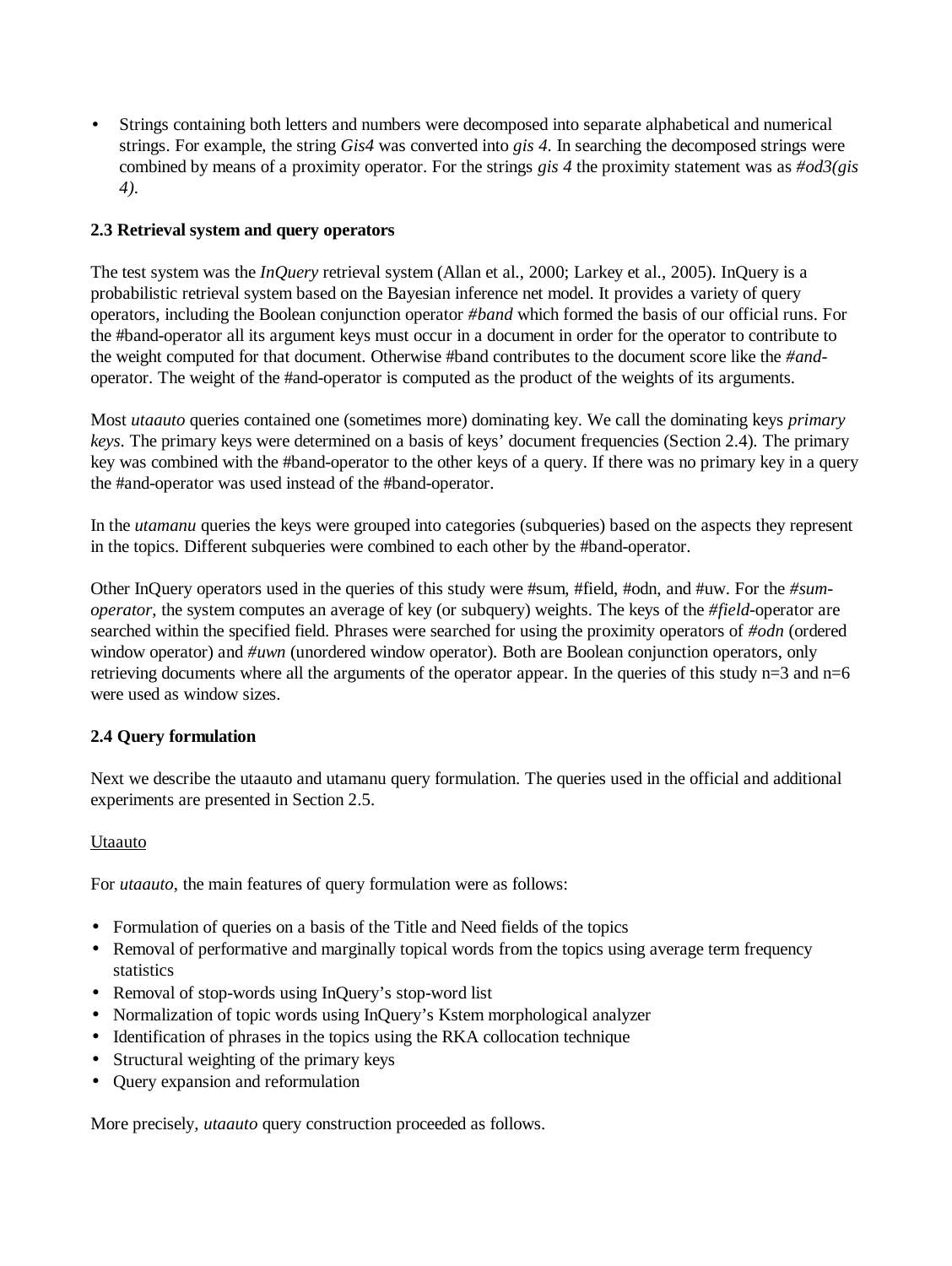Performative and marginally topical words often are frequent in the whole collection but typically occur only once or twice in the same document. We utilized this fact and removed from the topics words with average term frequency below 1.25 in the Genomics Track's collection. For key *k* its average term frequency *atf(k) =*  $cf_k$  /  $df_k$ , where  $cf_k$  is the collection frequency of the key *k*, and  $df_k$  its document frequency.

For example, for the performative word *find* at f is 1.20 in the collection. For the topic words at ftypically is much higher, e.g., for *xenograft* atf is 1.98.

Phrases were identified in the topics by computing for each bigram a RKA value. If the RKA of a bigram was 1.15 or less it was handled as a phrase by applying a proximity operator for it. Here *bigram phrase* (or *phrase* in short) refers to a bigram with  $RKA < 1.15$ . Also bigrams consisting of a letter and number parts (e.g., gis 4) were handled as phrases, irrespective of their RKA values.

In many queries there are 1-2 dominating keys (primary keys). The primary key is characterized by low document frequency (Pirkola and Järvelin, 2001). Typically, if the primary key is removed from the query the performance of the query is deteriorated. In this study the primary key was defined as a key whose document frequency is 10 000 or less. *MutY*, *ubiquitin*, and *transgenic mice* are examples of primary keys. The primary keys were weighted structurally by combining them with the #band-operator to the other keys of a query. If there was no primary key in a query, the #band-operator was not used but the keys were combined with the #and-operator.

Initial queries were formulated and were run in the retrieval system. Our system does not support pseudorelevance feedback, but we simulated it as follows. For each query the MH terms of the top 20 documents were combined and sorted, and the number of the occurrences of each unique MH term was computed. Other MH terms than those that occurred at least seven times in the list or occurred at least four times and were marked as major descriptors (descriptors assigned asterisk) were removed from the list. The remaining keys were kept for expansion.

### Utamanu

For *utamanu*, the main features of query formulation were as follows:

- Concept analysis
- Formulation of Boolean queries
- New terms from the MeSH, genome databases, and dictionaries
- Query expansion with MH terms

More precisely, *utamanu* query construction proceeded as follows.

The *utamanu* queries were Boolean queries constructed on a basis of the Title, Need, and Context fields of the topics and on a basis of a concept analysis made by a human. For each topic the main aspects involved in the topic were identified and were represented by the topic keys. New terms - synonyms, hyponyms, hypernyms, and related terms as well as inflectional and derivational variants for the topic words - were selected from the MeSH, genome databases, and dictionaries. From the genome databases, e.g., LocusLink and OMIM, we searched for synonymous gene names for the gene names contained in the topics. The initial queries were run in the system. New MH terms were identified in the top 20 documents of the initial search. Relevant new terms were found only for some queries.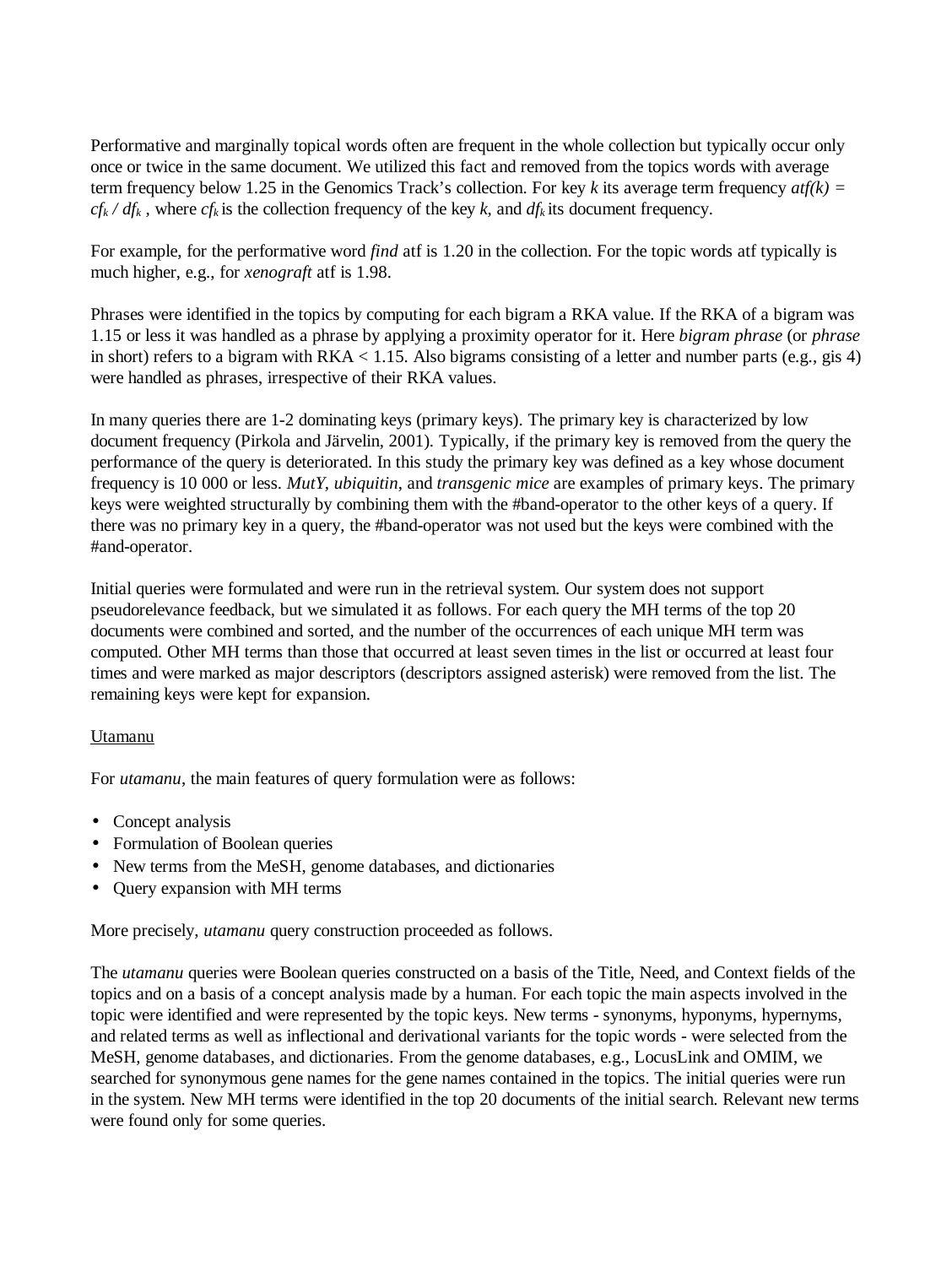# **2.5 Queries**

# **2.5.1 Official runs**

# Utaauto

The structure of *utaauto* queries is schematically as follows for queries for which one primary key was found (the most usual case):

```
((the primary key) ++ (the other original keys contained in the topics)) +
((the primary key) ++ (MH expansion terms)) +
(all original keys contained in the topics)
```
++ denotes the #band-operator while + denotes the #and-operator. To avoid too restrictive queries all the original keys were included also in a separate subquery (the last subquery).

An example of an utaauto query is presented below (query # 01). For the query, *ferroportin 1* is a primary key.

#and(#band(#od3(ferroportin 1) #sum(human iron transport)) #band(#od3(ferroportin 1) #field(MH #sum(hemochromatosis #od6(cation transport proteins)))) #sum(human iron transport ferroportin 1))

# Utamanu

The query below provides an example of an *utamanu* query (query # 01):

#band(#sum(#od3(ferroportin 1) #od6(slc 40 a 1) #od3(fpn 1) #od3(hfe 4) #od3(ireg 1) #uw6(iron regulated gene 1) #uw6(iron regulated transporter 1) #od3(mtp 1) #od6(slc 11 a 3) #uw6(solute carrier family 11)) #field(MH human) #field(MH #sum(#od6(cation transport proteins) #od6(carrier proteins genetics) #od6(cation transport proteins genetics) #od6(hemochromatosis genetics) #od6(iron binding proteins) #od6(iron metabolism) hemochromatosis iron)))

If the initial query gave no results the #and-operator was used instead of the #band-operator. The MH terms represented either aspects involved in the topics or narrower, broader or related aspects.

# **2.5.2 Additional experiments**

In the additional experimenst we analyzed the following features of utaauto:

- 1. Query expansion with MH terms
- 2. The use of phrases in queries
- 3. Primary key weighting

In the first experiment we removed the MH terms from the utaauto queries to study their contribution to utaauto's performance. The reduced queries are named *utaauto/no-expansion*.

The effects of the use of bigram phrases in queries were studied by using as a baseline *single key queries* that only contained the single keys from the utaauto/no-expansion queries and *phrase-based queries* that contained the same keys as single key queries but differed from them in that bigram phrases were wrapped in a proximity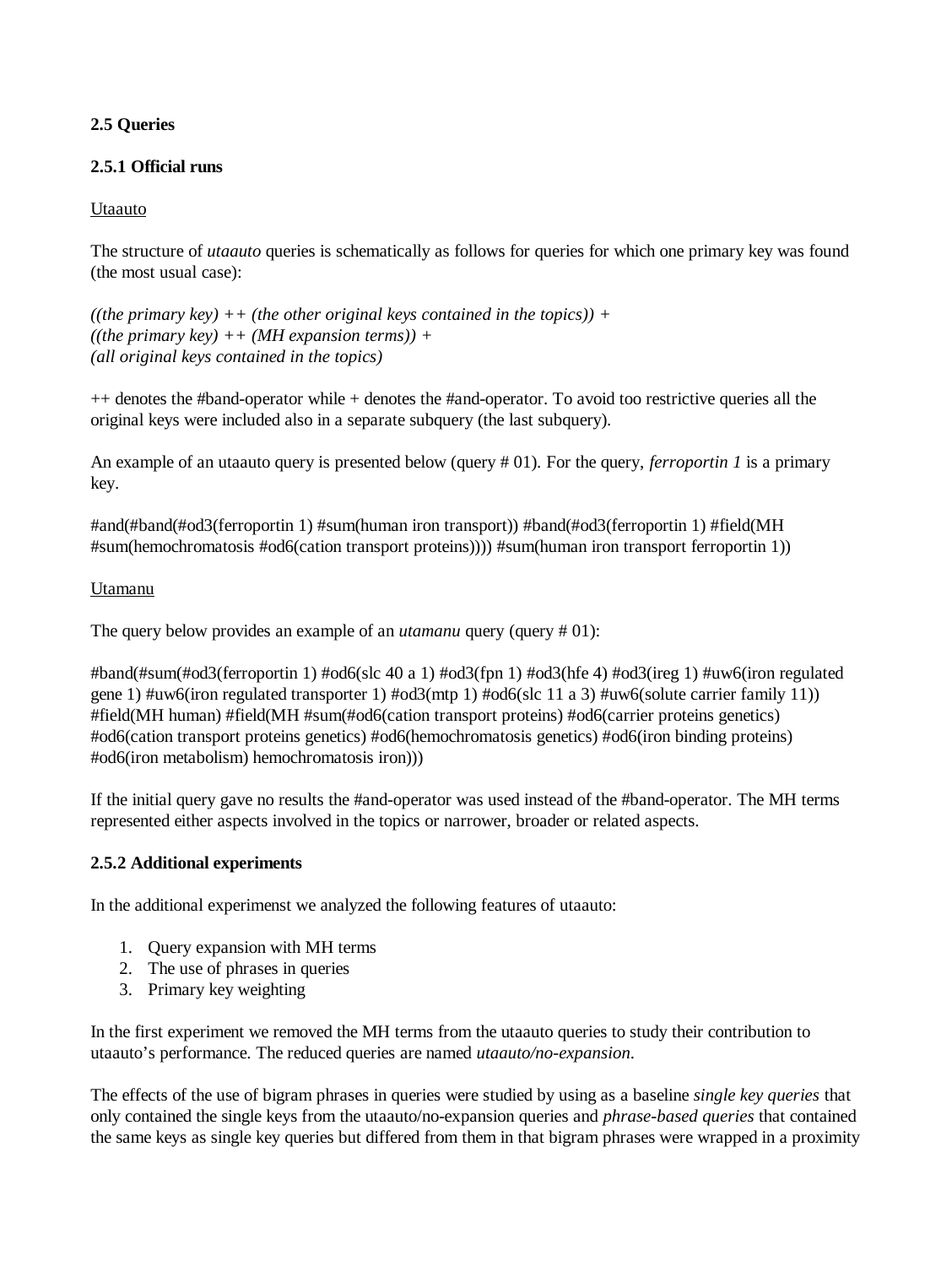operator. The identification of bigram phrases is described in Section 2.4. Examples of single key and phrasebased queries are presented below.

### Single key query (# 02)

#and(protocol generate transgenic mice)

### Phrase-based query (# 02)

#and(protocol generate #uw3(transgenic mice))

For utaauto the effects of primary key weighting were tested by treating the primary keys similarly to the other keys, i.e., in this experiment the primary keys were not weighted more than the other keys. We call these queries *utaauto/no-primary*.

Most of the primary keys were phrases, and the weighting of the phrasal primary keys was tested by using a query type which is named *pkw*. In the pkw queries the most specific component of a phrasal primary key (i.e., the component with the lowest df) was used in the query in addition to the full phrase. The performance of the pkw queries is compared to that of phrase-based queries (for the pkw queries the operators #sum and #and gave approximately the same results). An example of a pkw query is presented below.

### Pkw query (# 01)

#sum(#od3(ferroportin 1) ferroportin human iron transport)

### **3. Results and conclusions**

The results of the official and the additional experiments are presented in Table 2. As can be seen, for the *utaauto* queries MAP is 0.3324 and for the *utamanu* queries 0.3128. *Utamanu* is characterized by a comprehensive terminology and the Boolean query structure. The *utaauto* queries have many features that may have contributed to the relatively good performance. In the additional experiments the focus was on analyzing the effects of utaauto's main features as explained in Section 2.5.2.

It is seen in Table 2 that performance is degraded only slightly due to the removal of MH terms. Thus, utaauto queries slightly benefited from query expansion with MH terms.

The utaauto/no-primary queries differed from the utaauto queries in that the primary keys were not weighted but they were treated similarly to the other keys. For the utaauto/no-primary queries the MAP is 0.2575. The low MAP and the good performance of pkw queries (MAP 0.3455) corroborate our earlier findings showing that retrieval performance is improved by assigning more weight to the dominating key(s) than the other keys of the query. In the earlier research the analysis of TREC topics showed that in most topics there are 1-2 dominating keys (primary keys) which are characterized by low document frequency (Pirkola and Järvelin, 2001). In this study a key with document frequency < 10 000 was defined as a primary key.

As shown in Table 2 the phrase-based queries outperform the single key queries. This is expected and reasonable since many of the phrase components are general words (or numbers), being thus bad discriminators. However, we did not test the statistical significance of the findings. Also tuning the threshold RKA for selecting bigram phrases for queries, and the issue of good and bad bigram phrases are tasks for future research.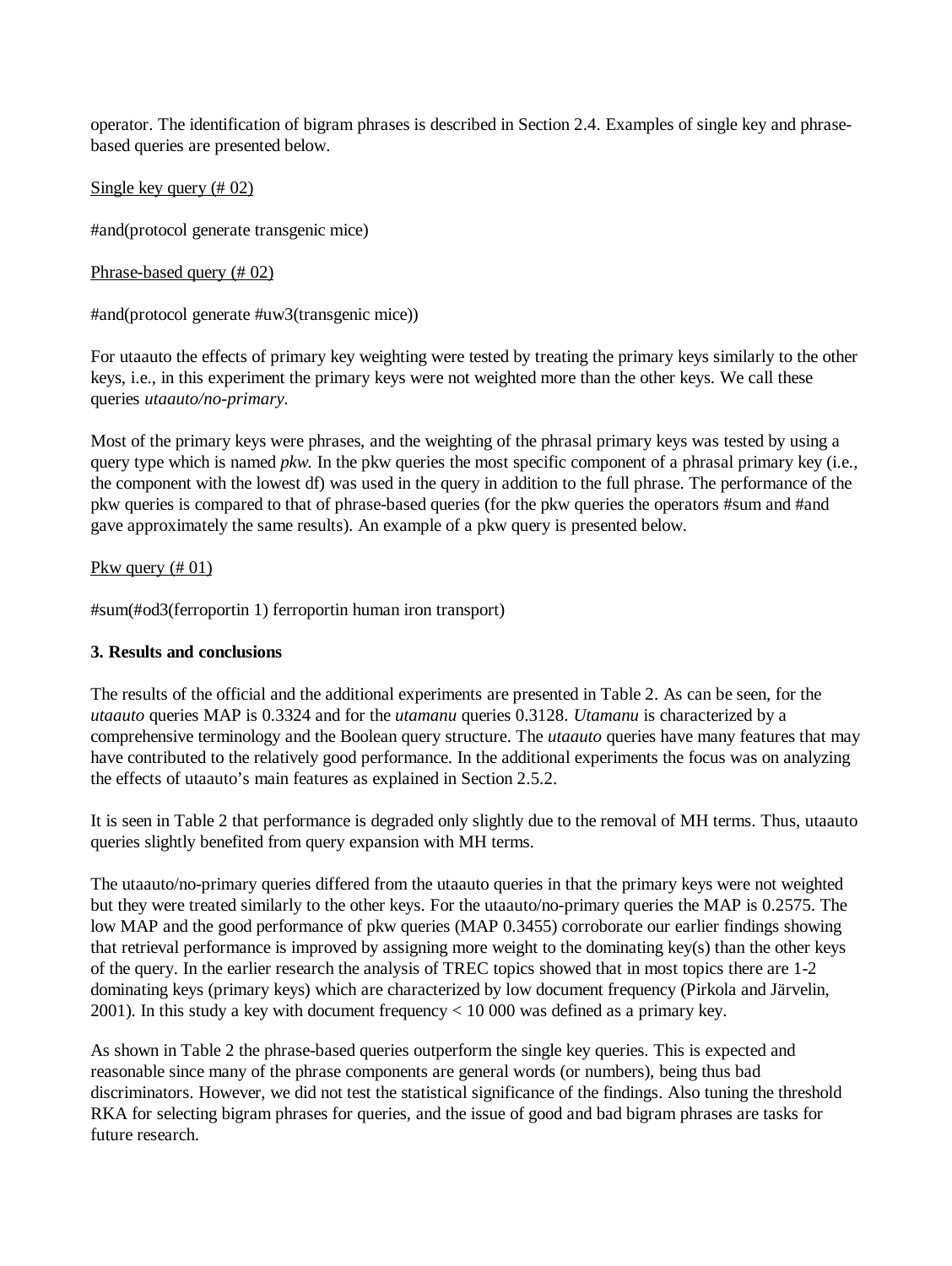**Table 2.** Retrieval performance of the test queries

| <b>Query type</b>    | <b>MAP</b> |
|----------------------|------------|
|                      |            |
| Utaauto              | 0.3324     |
| Utamanu              | 0.3128     |
|                      |            |
| Utaauto/no-expansion | 0.3306     |
| Utaauto/no-primary   | 0.2575     |
|                      |            |
| Single key queries   | 0.3050     |
| Phrase-based queries | 0.3271     |
| Pkw queries          | 0.3455     |
|                      |            |

Our findings on the blind use of MH terms are consistent with the results reported by Darwish and Madkour (2004). The researchers found that blind relevance feedback did not give statistically significant performance improvements. There are several factors that we need to take into account when examining the blind use of MH terms, and it needs to be investigated more thoroughly.

For single key queries MAP is 0.3050. Thus relatively good performance is achieved without using any method to improve queries. However, as our results show the weighting of the primary keys using the Boolean conjunction and the weighting of the specific components of phrasal primary keys are techniques to improve retrieval performance. The results are consistent with our earlier findings.

### **Acknowledgements**

This research is part of the research project *NLP-based information retrieval systems for the biological literature* funded by the Academy of Finland (funding decision 206568).

The InQuery search engine was provided by the Center for Intelligent Information Retrieval at the University of Massachusetts.